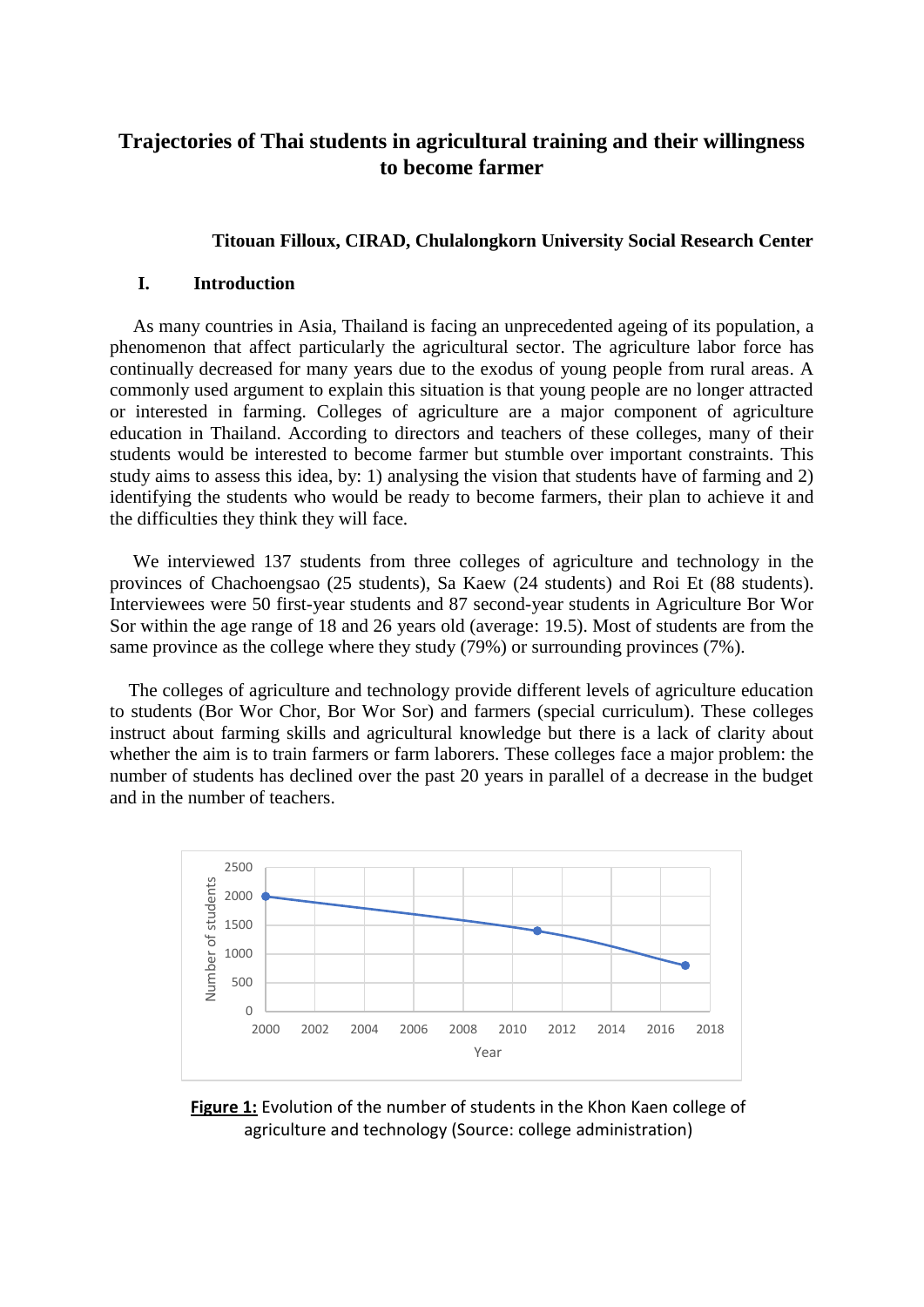## **II. Results**

#### *Students' background*

 86% of students are from farming families. They grow food crops (rice, cassava, corn…) for 40% of students, cash crops (sugarcane, hevea, palm tree) for 8% of students, do polyculture-animal breeding for 14% of students and raise fish and shrimp for 14% of students. For 62% of interviewees, farming is the main activity of at least one of the parents or main family members. Half of Bor Wor Sor students is from highschool and the other half studied in Bor Wor Chor in the same college they study now. **Figure 2** describes the origin of students and the next step they plan to reach after the completion of their Bor Wor Sor.



 Agriculture Bor Wor Sor was the first choice of studies for 69% of students. By contrast, 16% would have preferred to go to University and 15% would have preferred to go to another training institution. 7% of students indicated they were forced by their parents to study in Agriculture Bor Wor Sor.

 The reasons that prompted students to choose Agriculture Bor Wor Sor are: future prospects (23% to learn how to be a farmer, 20% to learn how to fix problems in family's farm, 15% to have good job opportunities, 8% to have the possibility of studying further) and personal values (47% of students). This last score points out the importance of agriculture traditional values, confirmed as, concerning agriculture, students are more inspired by classical models like their parents, public personalities (mostly the king Rama IX) or teachers (56% of students) than model farmers or senior students (23% of students). Students show strong attachment to their parents as 47% of them see the possibility of working with their family as farming positive point.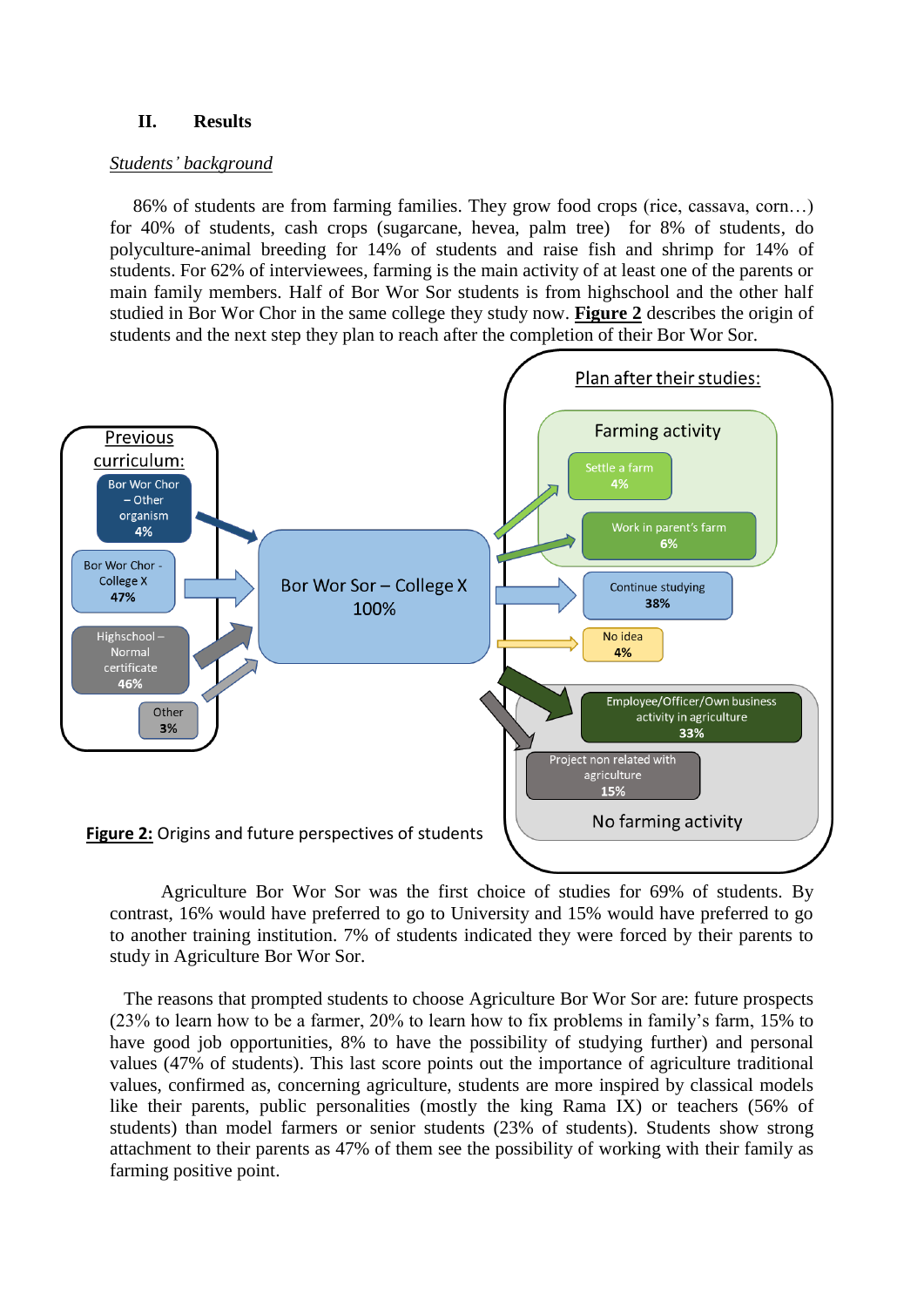Contrarily to a general idea, financial and practical reasons only come in  $3<sup>rd</sup>$  and  $4<sup>th</sup>$ position to explain the motivation of students to initiate Bor Wor Sor curriculum.

### *Future plan*

 The question of the future of the students has been addressed in several ways. We asked them what they would like to do right after their studies, in 10 years and if they would like to become farmer one day in the future. The answers to these 3 questions are summarized in the **Figure 3**.



**Figure 3:** Students' plan for their future life at different steps

 The rate of students planning to do farming right after studies is low and divided between those who want to settle a farm (4%) and those who want to work at parent's farm (6%). This low rate corresponds to the rate mentionned by college's directors and teachers. Much more students' plan to do farming, not direclty after the completion of their Bor Wor Sor, but later in their life. Many students want to be farmer but they consider that they need various elements before settling their farm such as knowledge for those who plan to study further and then start farming (12%) or capital for those who plan to have another occupation first and then start farming (14%). Finally, 9% of interviewees plan to have an other  $1<sup>st</sup>$  occupation and do farming as part-time activity first and then, if they feel secure about the farming activity, to stop the other activity and do only farming.

#### *Constraints to start farming*

 The results of the previous part suggest that students feel the constraints to get involve in farming. We asked them first what disadvantages they saw in farming and then which problems they think they would face in settling and managing their farms for the **90%** of them who would like to do farming one day. For this last question, we directly proposed them 4 main problems that farmers can face: Lack of capital, lack of knowledge, land access and market access/lack of bargaining power.